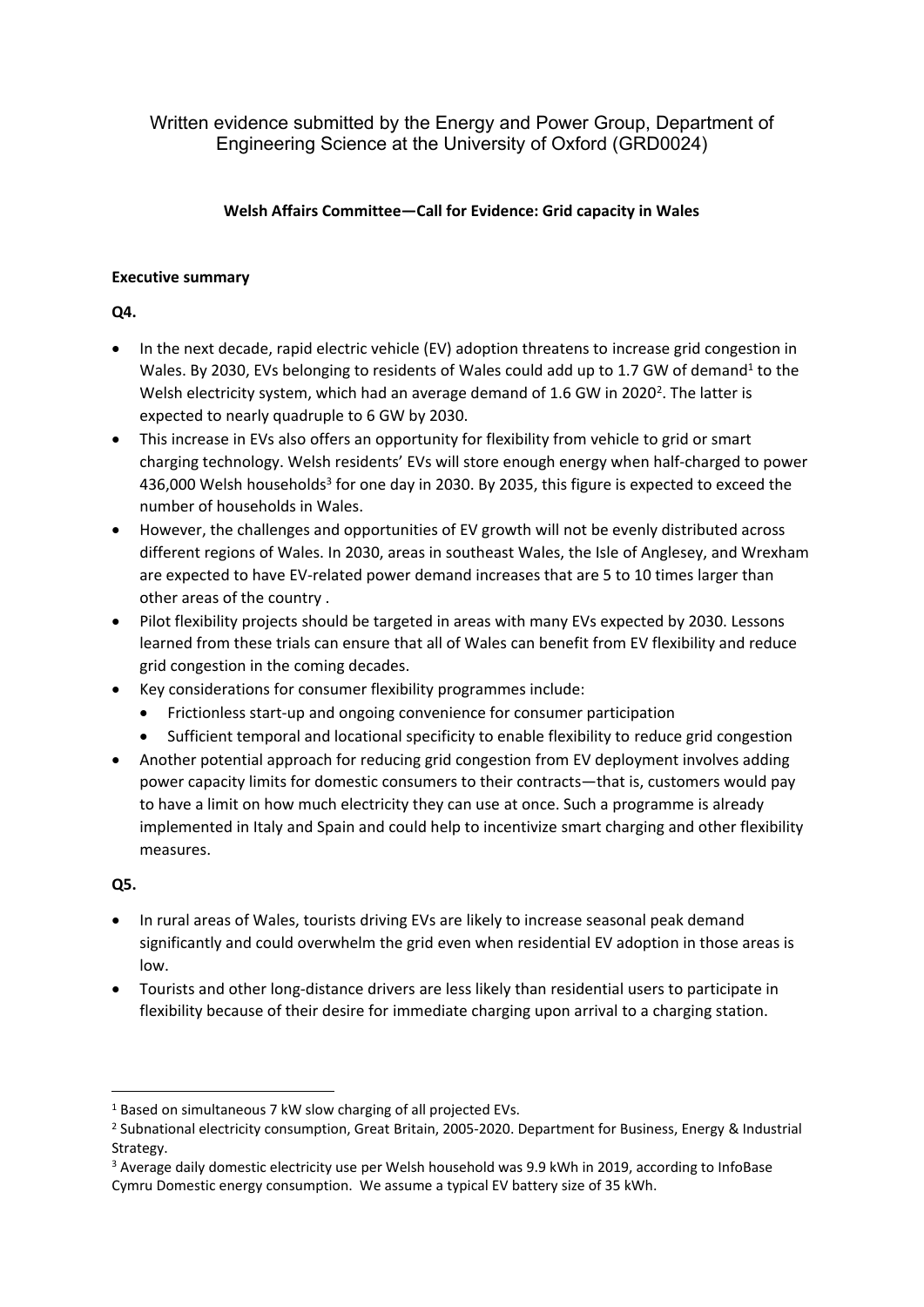- Achieving the Electric Vehicle Charging Strategy for Wales goal of installing rapid (43+ kW) EV charging points every 20 miles on the strategic trunk road network by 2025 is likely to cause grid congestion in rural areas and other areas with low grid capacity.
- We recommend a detailed study exploring options for managing grid congestion caused by tourists driving EVs during the holiday season, including:
	- Anticipatory investment in network upgrades along motorways
	- Developing signals on motorways to encourage tourists to use rapid chargers at times and locations that reduce grid congestion
	- Incentivizing tourist attractions and lodging to provide low-cost fast (7 to 22 kW) charging, that allow tourists to charge their EVs overnight or while visiting an attraction
	- Facilitate and incentivize co-location of renewable generation and rapid chargers
	- Partnering with charger providers to implement time-of-use charges based on the level of local renewable generation

## **About the authors**

This submission has been prepared by the following members of the Energy and Power Group, Department of Engineering Science at the University of Oxford.

- Claire Halloran, doctoral candidate, specialising in spatial and temporal analysis of energy storage and demand flexibility.
- Dr Elnaz Azizi, specialising in demand-side response schemes through data analysis and system modelling
- Dr Filiberto Fele, specialising in enabling the flexibility of the future grid for the integration of low carbon technologies.
- Dr Jesús Lizana, specializing in thermal engineering in buildings.
- Dr Scot Wheeler, specialising in smart local energy systems and the integration of flexible energy technologies.
- Professor Malcolm McCulloch, specialising in leading research projects that span developed and developing countries and range across all aspects of power generation and distribution.

The Energy and Power Group research sustainable energy systems which accelerate universal access and a net-zero future. Within the authorship team we have extensive practitioner and researcher experience in transforming energy systems, including the following projects of relevance:

- [Project](https://project-leo.co.uk/) [Local](https://project-leo.co.uk/) [Energy](https://project-leo.co.uk/) [Oxfordshire](https://project-leo.co.uk/) [\(LEO\)](https://project-leo.co.uk/) (UKRI-funded) is one of the most ambitious, wide-ranging, innovative, and holistic smart grid trials ever conducted in the UK. Project LEO aims to improve understanding of how opportunities can be maximised and unlocked from the transition to a smarter, flexible electricity system and how households, businesses and communities can realise its benefits.
- The [Oxford](http://www.renewableenergy.ox.ac.uk/) [Martin](http://www.renewableenergy.ox.ac.uk/) [Programme](http://www.renewableenergy.ox.ac.uk/) [on](http://www.renewableenergy.ox.ac.uk/) [Integrating](http://www.renewableenergy.ox.ac.uk/) [Renewable](http://www.renewableenergy.ox.ac.uk/) [Energy](http://www.renewableenergy.ox.ac.uk/) brings together researchers on energy issues from different Oxford University departments to conduct interdisciplinary studies on the technical, market, social, and policy challenges for integrating renewables across a wide range of scales, resource types and contexts.

### **Question 4: What can be done to incentivise investment in grid flexibility, in particular vehicle to grid technology and 'smart' charging?**

In the coming decade, we expect rapid electric vehicle (EV) adoption in Wales. If not properly managed, this change will increase grid congestion problems. If properly managed, this change can create the opportunity for grid support services from vehicle to grid and smart charging. By 2030, EVs belonging to residents of Wales could add up to 1.7 GW of demand to the Welsh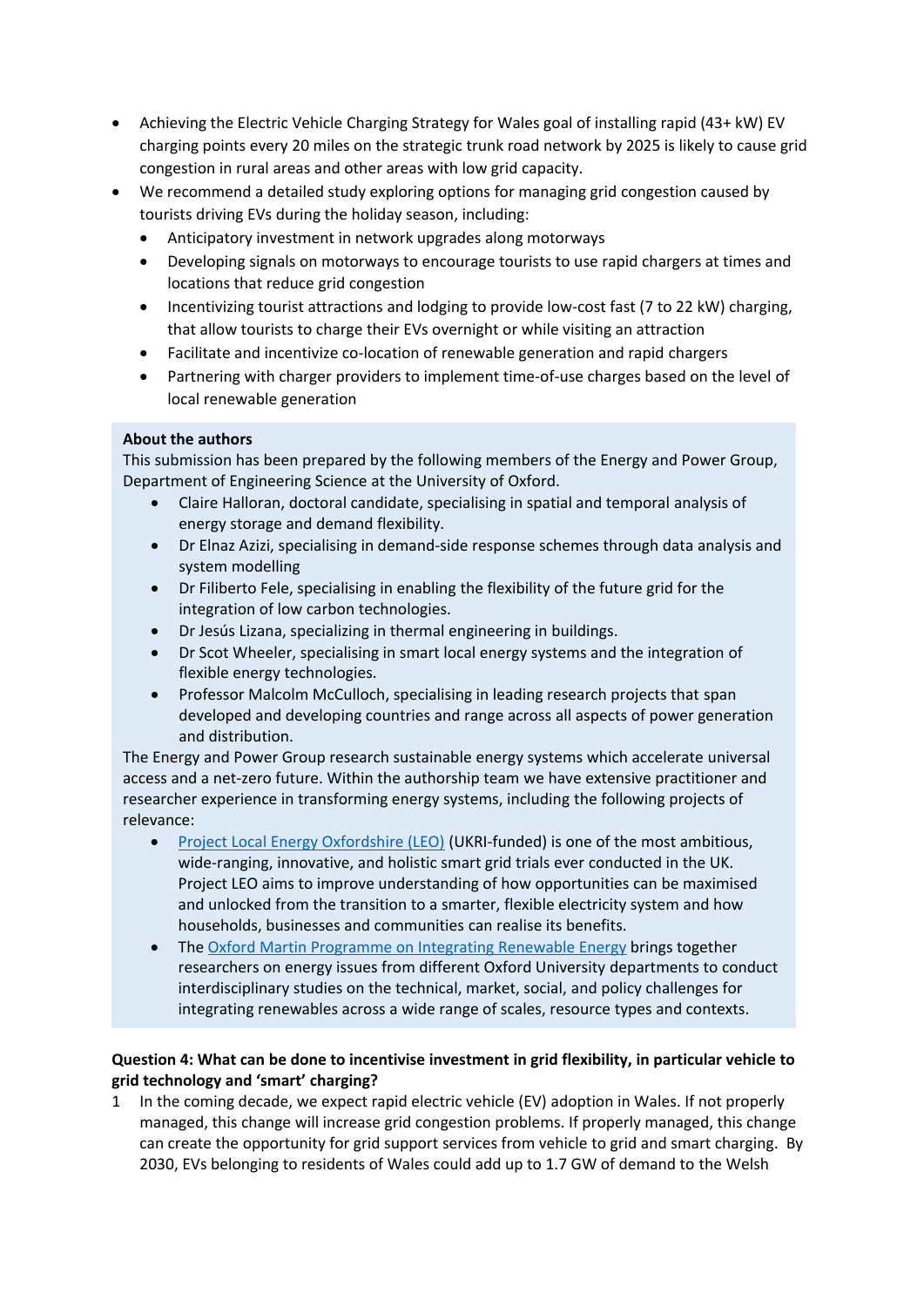electricity system, which had an average demand of 1.6 GW in 2020. This number is expected to nearly quadruple to 6 GW by 2030. For comparison, the Hinkley Point C reactor will be able to provide up to 3.26 GW of electric power once completed.

2 However, this rapid growth in EV adoption will be unevenly distributed across different geographic regions of Wales. Areas with large shares of EVs will experience an increase in electricity demand for charging, which can exacerbate grid congestion in those areas. Unless flexibility measures are implemented, these early EV adopter areas are likely to experience grid congestion problems soon. Figure 1 shows the maximum charging demand from EVs by Local Authority in 2030 and 2035. Areas in South East Wales, along with the Isle of Anglesey and Wrexham, will lead Wales in EV adoption. These areas are expected to have EV-related power demand increases that are 5 to 10 times larger than other areas of the country: for example, in 2030, Bridgend could have up to 360 MW of extra demand from EV charging, and by 2035, this figure could nearly double to 638 MW. By comparison, 1 MW of power is how much 300-500 kettles would draw when turned on simultaneously. Our projections for EV adoption in Wales are created using the S-Curve Adoption Tool for EVs (SCATE)<sup>4,5</sup>.



<sup>4</sup> Collett, K. A., Bhagavathy, S. M., & McCulloch, M. D. (2021). Forecast of electric vehicle uptake across counties in England: Dataset from S-curve analysis. *Data in Brief*, *39*.

<sup>5</sup> This tool uses an S-curve model of technology adoption, which represents the acceleration from slow initial uptake of a technology to widespread adoption and slowdown as market saturation is reached. This model allows us to project how small differences in the share of EVs between local authorities are likely to grow in the next 13 years. However, this model assumes a business-as-usual growth in EV adoption across the local authorities and does not account for policies that could accelerate this transition. This model also does not account for diffusion of EV adoption across the boundaries of local authorities, that is, we do not account for how the number of EVs in one local authority could affect the growth in EV adoption in neighbouring local authorities.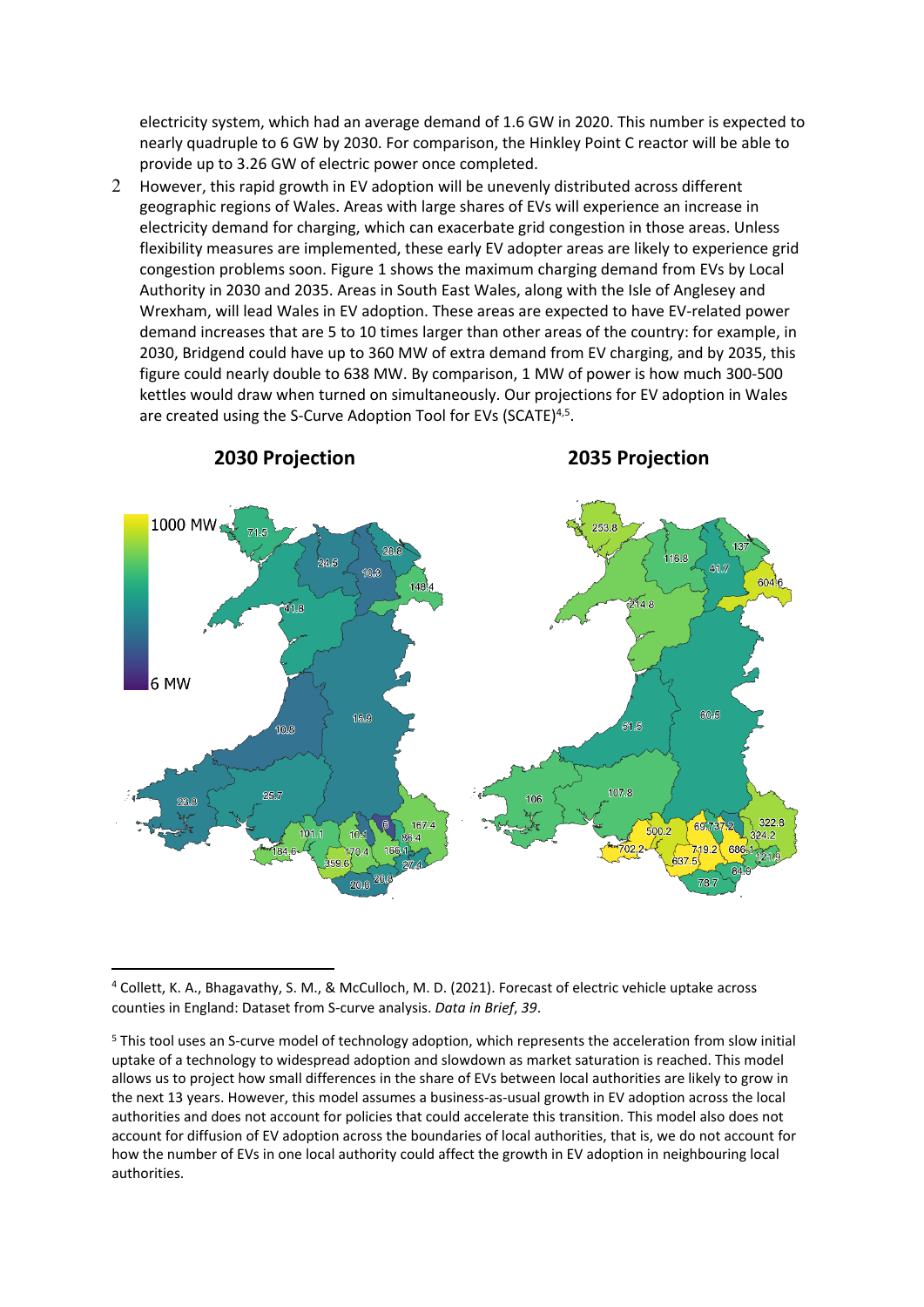**Figure 1. The potential increase in electricity demand from EVs could be 5 to 10 times higher in some Welsh local authorites than in others. Areas with large increases in electricity demand for charging are likely to face grid congestion. Figures are given in megawatts (MW)-- 1 MW of power is how much 300-500 kettles would draw when turned on simultaneously.**

3 The number of EVs in an area determines the potential for smart charging and vehicle to grid flexibility. Smart charging can reduce grid congestion and provide other benefits by strategically shifting the time of day when EVs use electricity. Vehicle to grid technology allows electricity to flow from the EV battery back to the grid and can improve the grid resilience in case of extreme weather or network outages. By 2030, Welsh residents' EVs will store enough energy when halfcharged to power 436,000 Welsh households for one day. By 2035, this figure is expected to exceed the number of households in Wales. For comparison, the Dinorwig Power Station in Gwynedd can store enough energy to power 467,000 Welsh households for a day.



**Figure 2. Vehicle to grid potential represented as the number of Welsh households that could be powered for a day using half the energy stored in electric vehicle batteries, per local authority. By 2030, each local authority is projected to have enough EVs to power thousands of households for one day, but vehicle to grid potential is distributed unevenly across local authorities.**

4 In Figure 2, we show the potential for the vehicle to grid technology in Welsh local authorities as the number of households that could be powered for one day using half the energy stored in residents' EV batteries. These maps were created assuming the total number of vehicles in Wales remains unchanged from now to 2035. By 2030, all local authorities are projected to have enough EVs to power thousands of households for one day using vehicle to grid technology: Blaenau Gwent can power the fewest at 1,500 households, and Bridgend can power the power at 90,800 households. By 2035, local authorities have enough EVs to power a number of households ranging from 9,400 in Blaenau Gwent to 181,600 in Rhondda Cynon Taf—a number that exceeds the number of households in the local authority.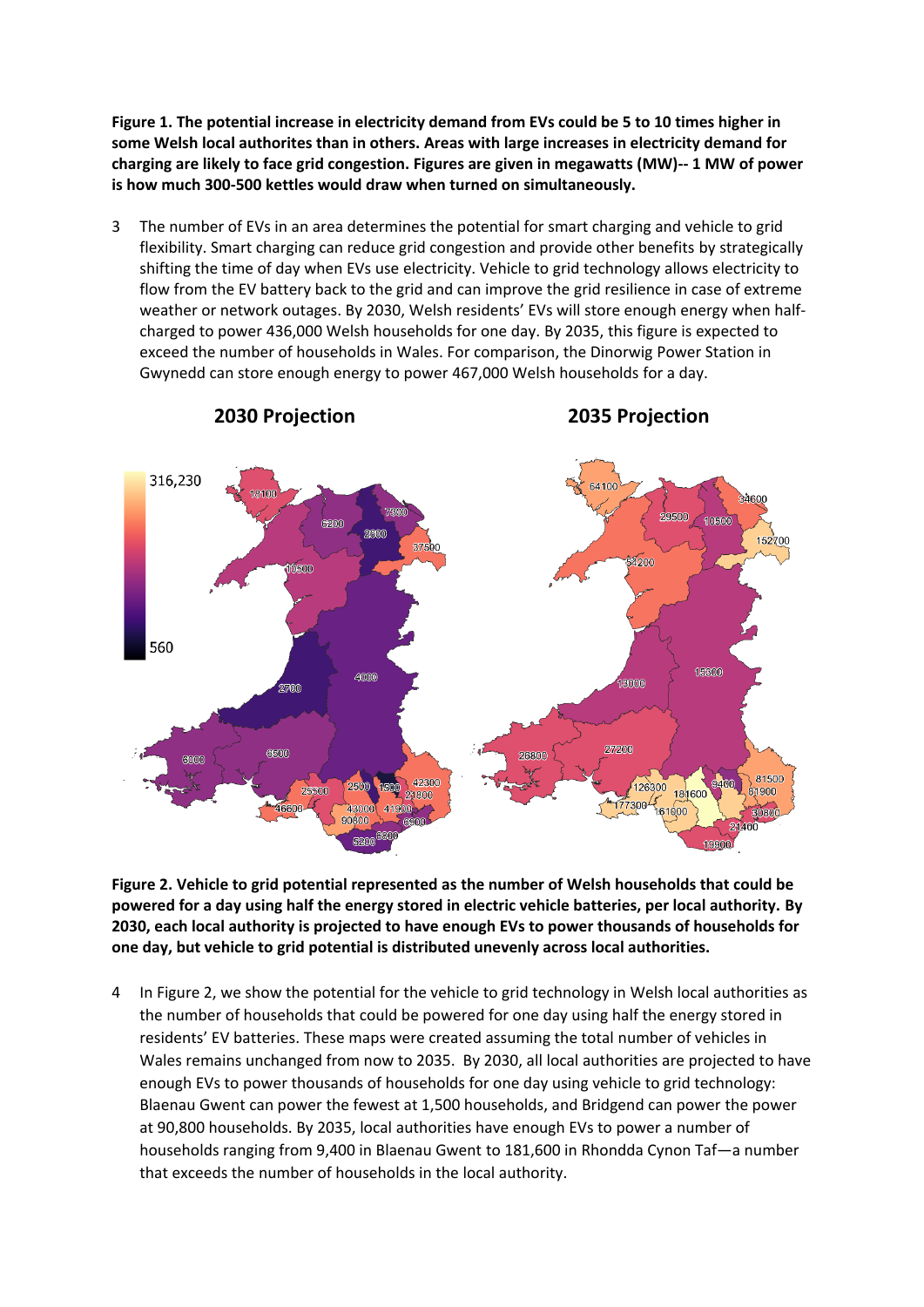5 We measured the potential for energy storage under a vehicle-to-grid scheme in terms of households' energy consumption for illustrative purposes; however, the flexibility potential we identified could be used for any electric load. For example, flexibility from the large number of EVs projected around Neath Port Talbot could help reduce grid congestion caused by additional electric loads from the Port Talbot Steelworks, possibly following the envisioned emissionreducing measures involving electrification and carbon capture and storage.

#### **Recommendation 1**

6 The different paces of predicted EV adoption across Wales in the coming decade offer an opportunity to develop flexibility schemes trials in the coming years. Deployment of vehicle to grid and smart charging should be targeted to areas that are expected to lead Wales in EV adoption. Early learning from programmes in areas with a large number of EVs can benefit electricity systems throughout Wales as EV uptake increases across the country.

### **Recommendation 2**

7 To incentivize flexibility in early adopter areas, we recommend focusing on creating programmes that enable convenient and frictionless customers participation. For flexibility programmes like smart charging and vehicle to grid, which involve many assets each contributing a small amount to flexibility, monetary compensation for each customer may be very little. This means that a low barrier to entry can be crucial for increasing customer participation in flexibility schemes. Aggregators, actors that represent many flexible customers in an electricity market, can help to simplify market participation for customers; however, aggregators lose the locational specificity of flexibility necessary to relieve grid congestion if they aggregate over too large an area.

### **Recommendation 3**

8 A more extreme measure would entail limiting the maximum power consumption for each domestic consumer. Under such a scheme, customers would pay for a maximum power consumption limit specified in their contract. Such a strategy is already implemented in other countries such as Spain and Italy. This measure could promote deep deployment of flexibility measures to reduce grid congestion and need for network reinforcement.

## Question 5: What should be done to ensure that the grid, particularly in rural areas, can cope with **the extra demand that will be generated from the transition to electric vehicles?**

9 In rural areas, tourists driving electric vehicles (EVs) are likely to increase electricity demand significantly and have the potential to overwhelm the grid in some areas. Tourist destinations in North East and Mid Wales could drive significant EV traffic in the coming years. Compared to residential EV users discussed in the previous question, tourists are more likely to prefer rapid charging and be inflexible about when they charge, making them more likely to strain the grid and less likely to contribute to flexibility. Despite projections of slow EV adoption in rural areas, these areas are likely to face increased demand from tourists driving EVs, particularly during the holiday season. Achieving the Electric Vehicle Charging Strategy goal of installing rapid (43+ kW)